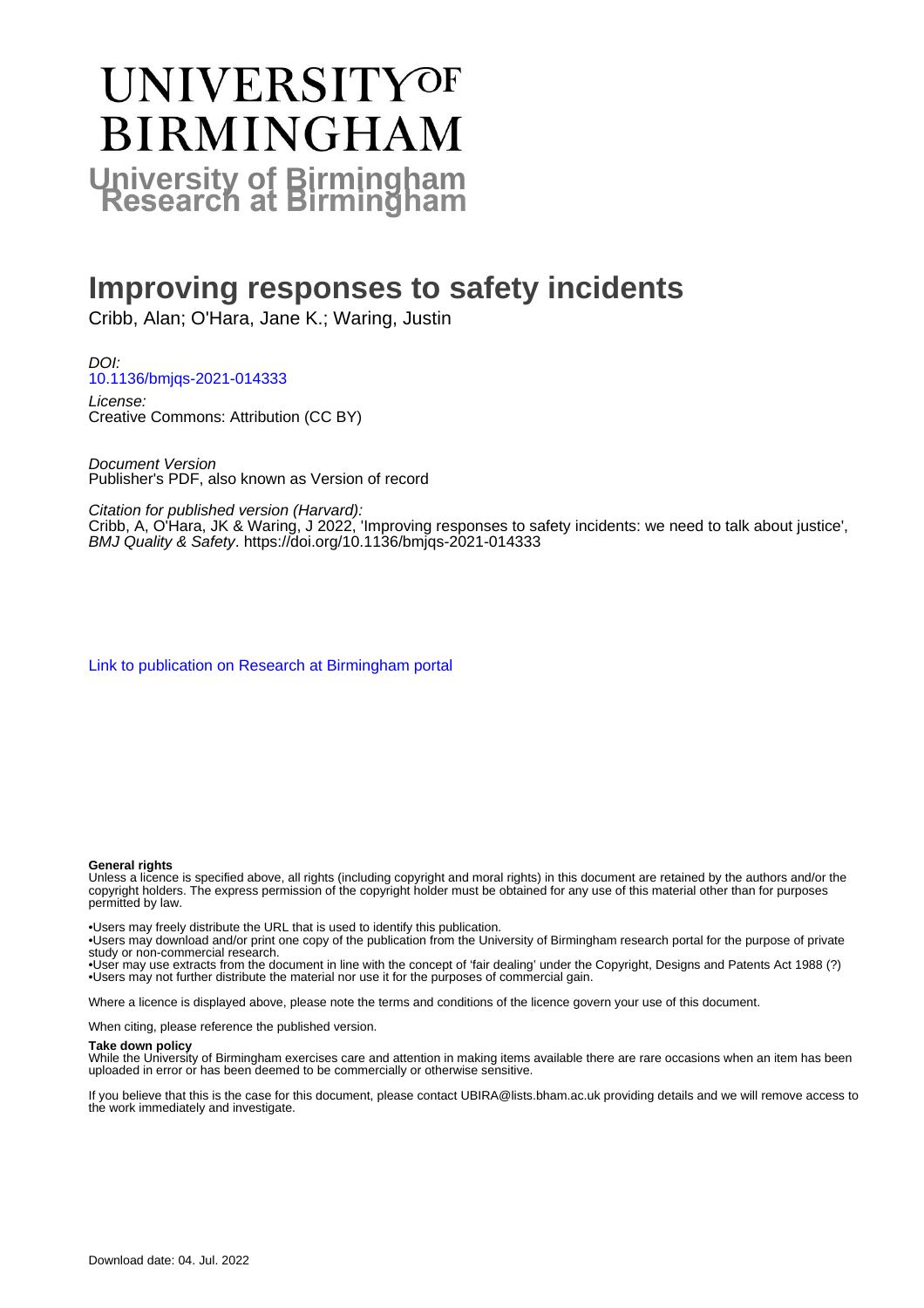

## **Improving responses to safety incidents: we need to talk about justice**

AlanCribb  $\bigcirc$ ,<sup>1</sup> Jane K. O'Hara  $\bigcirc$ ,<sup>2,3</sup> Justin Waring  $\bigcirc$ <sup>4</sup>

<sup>1</sup> Centre for Public Policy Research, King's College London, London SE1 9NH, UK <sup>2</sup>School of Healthcare, University of Leeds, Leeds, UK <sup>3</sup>Yorkshire Quality & Safety Research Group, Bradford Institute for Health Research, Bradford, UK 4 Health Services Management Centre, University of Birmingham, Birmingham, UK

#### **Correspondence to**

Professor Alan Cribb, Centre for Public Policy Research, King's College London, London SE1 9NH, UK; alan.cribb@kcl.ac.uk

Received 2 October 2021 Accepted 26 November 2021



© Author(s) (or their employer(s)) 2022. Re-use permitted under CC BY. Published by BMJ.

**To cite:** Cribb A, O'Hara JK, Waring J. BMJ Qual Saf Epub ahead of print: [please include Day Month Year]. doi:10.1136/ bmjqs-2021-014333

The promotion of a 'just culture' features prominently in patient safety research and policy. This has come about, in part, from a recognition that a so-called 'blame culture' discourages openness and learning.<sup>[1](#page-4-0)</sup> It also reflects a growing understanding that people caught up in safety events (patients, their families and healthcare staff) can experience feelings of sadness, guilt and anger, and need to be treated fairly and sensitively. Despite this growing understanding, there remain significant difficulties in listening to and involving patients and families in the organisational responses to safety incidents, $2-4$  and for healthcare staff, a blame culture often persists.<sup>[5](#page-4-2)</sup> These, in turn, lead to a sense of sustained unfairness, unresponsiveness and secondary harm. Yet, despite aspirations for a 'just culture', the idea of justice itself is rarely discussed explicitly or in depth. We contend that part of the ongoing muddle about safety cultures stems from this lack of focused attention on the nature and implications of justice in the field of patient safety. Put simply, we need to talk about justice.

There is, however, no simple, agreed and all-encompassing definition of justice, except perhaps at a very abstract level where justice means 'everyone giving and getting what they owe and are owed'. But hiding underneath this large umbrella there are different conceptions of justice which tell rather different stories about what kinds of things are owed, and by and to whom. If those involved in patient safety are to respond respectfully and wisely to concerns about justice then an important first step is to attend more directly to questions about the nature of justice.

In what follows, we summarise three accounts of justice with relevance for patient safety, highlight some of the

dilemmas and uncertainties that arise from these competing conceptions and briefly indicate how the field of patient safety might begin to address these complexities.

#### **CONCEPTIONS OF JUSTICE AND PATIENT SAFETY**

To help open up the value questions behind safety policies we first summarise some of the relevant conceptions of justice:

*Justice as facing sanctions*. A commonplace conception of justice that is widely accepted in relation to punishment for crimes is '*retributive justice'*. This is a 'corrective' approach to justice—whereby an offender is expected to pay some penalty for the harm inflicted on others or done to the social fabric. Although punishment can be directed towards other purposes—such as deterrence or reform—punishment is warranted when it is specifically applied to only those people who have committed wrongs. Retributive justice is usually distinguished from revenge because the former is measured and insulated from personal emotions.<sup>[6](#page-4-3)</sup> This idea connects with a broader principle of 'justice as desert'—that people can deserve to be given praise or blame, sometimes including rewards or sanctions, so as to reflect some combination of the conscientiousness and success of their efforts.

*Justice as no blame or qualified blame*. There is a concern that a blaming and sometimes 'punitive' mindset can be applied too widely and that this in itself is unjust. In key respects, this outlook is compatible with the retributive principle—which holds that only people who deserve penalties should face penalties—but it is often interpreted as being antiretributive. It combines two different

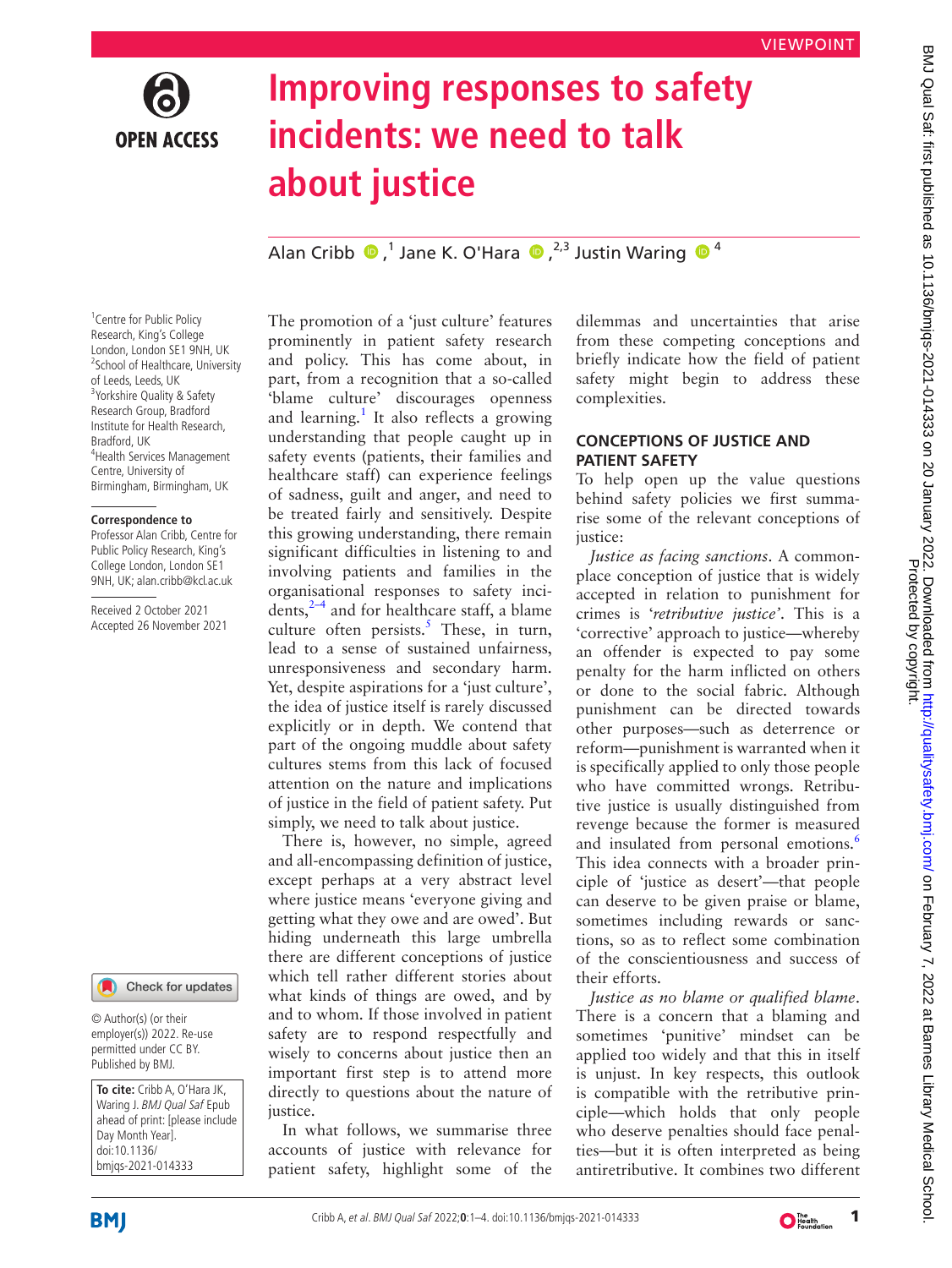strands of thought. The first strand completely shifts focus away from attaching blame towards a focus on understanding and tackling the contributory or system factors that produce failures, that is, it 'suspends' desert. The second strand, by contrast, 'extends' desert, that is, it sees accountability as extending beyond the person at the 'sharp-end' to the many people who have collective responsibility for the organisation and performance of systems. Both of these strands are usually justified in '*utilitarian' terms*; that is, by reference to the aggregate benefit they can produce in system learning and ultimately harm prevention.<sup>[7](#page-4-4)</sup> The second strand can also be seen as an instance of '*distributive justice*' which is about the fair distribu-tion of benefits and burdens in society<sup>[8](#page-4-5)</sup>—in this case 'dividing up' responsibility fairly within organisations.

*Justice as repair*. Another conception takes a '*restorative*' view of justice. Like retributive justice, this is a 'corrective' conception, that is, it is about seeking to 'make things right'. The core concern is how to repair the damage done to those affected by failings, including damage to the social and moral fabric, such as to trust and relationships.<sup>[9](#page-4-6)</sup> What matters here is that some genuine effort is made to 'mend' the damage experienced by victims. As with retributive justice, the aim need not be a utilitarian one—seeking to 'make right' may or may not produce the most benefit overall and that is not its point.

These three conceptions have been highlighted because they are evident in changing patient safety discourses. Although only a limited number of healthcare harms fall into the category of crimes, it has been commonplace in the health and care workplace for people to be censured or face sanctions when deemed responsible for certain failures, especially those that risk or cause harm to others. In other words, something like retributive justice underlies the 'blame culture' that is said to inhibit learning and improvement in health and care services.

By contrast, the promotion of a 'just culture' reflects the recognition that patient harm is rarely the sole consequence of individual wrongdoing, but rather is made more likely by latent factors located in the organisation of care.<sup>10 11</sup> This system approach—on which much patient safety policy is built—replaces 'fault finding' and 'blame' with 'learning' and 'risk reduction'. This broadly leads towards a 'no blame' conception, although some proponents of a 'just culture' characterise their approach in terms closer to a 'qualified blame' conception, where blame is not completely eliminated, but rather is dispersed or shared widely within organisations. In addition, some advocates of a 'just culture' also promote a restorative view, arguing that this involves organisations responding to the needs of those who have been harmed—first and foremost patients and families, but also professionals who are sometimes seen as 'second victims' of safety failings (eg, when they just happen to be on duty at the time a

safety flaw became manifest)[.5](#page-4-2) To be *just* in this sense will include such things as honestly sharing accounts of what happened and being supportive to patients and implicated staff so they do not feel abandoned. It may also include apologies, agreement on remedial action and compensation.<sup>[12](#page-4-8)</sup>

#### **DILEMMAS AND UNCERTAINTIES FOR PATIENT SAFETY POLICY AND PRACTICE**

These multiple understandings of justice create some important challenges for patient safety both in principle and in practice. The core question for all those interested in designing and implementing more 'just' safety policies and procedures is working out which conceptions of justice they should work with and emphasise. We cannot just 'pick' one conception of justice and neglect the others because they each make a relevant claim on us. The values they highlight—*proportionate sanctions*, *shared learning and accountability* and *repairing damage—*all seem important. One superficially plausible response is simply to say that we should address them all simultaneously. Indeed, on the surface, these conceptions are not inherently incompatible. But there are tensions as well as compatibilities between the conceptions, and potential combinations can have very different emphases. This raises important ethical questions about better and worse combinations that we are arguing need more explicit attention.

But these are by no means questions purely for philosophers or theorists; rather they are questions for everyone interested in dealing with patient safety in an ethical and just way. The existence of different understandings of justice gives rise to important dilemmas and uncertainties about what to do in practice. Indeed, if anything, these challenges are compounded in practice. For example, different stakeholders within the healthcare system may stress different interpretations of justice. Further, there may often be a gap between an organisational narrative about justice, and the experience and perceptions of those affected by safety events when conceptions of justice suddenly come into sharp relief. These complications can be indicated by some illustrative scenarios:

- ► An organisation may officially advocate 'no blame' or talk about such things as 'corporate manslaughter' regulations that push accountability higher up the system, yet in day-to-day practices staff may still feel they are being treated retributively.
- An organisation officially accepts system responsibility for patient harm, but the patient might perceive this as a way for any and all individuals (including senior managers) to evade warranted sanctions.
- ► Both professionals and patients may worry about how meaningful or helpful some forms of 'moral repair' are if and when they do not seem to be combined with a genuine acknowledgement of fault on anybody's part.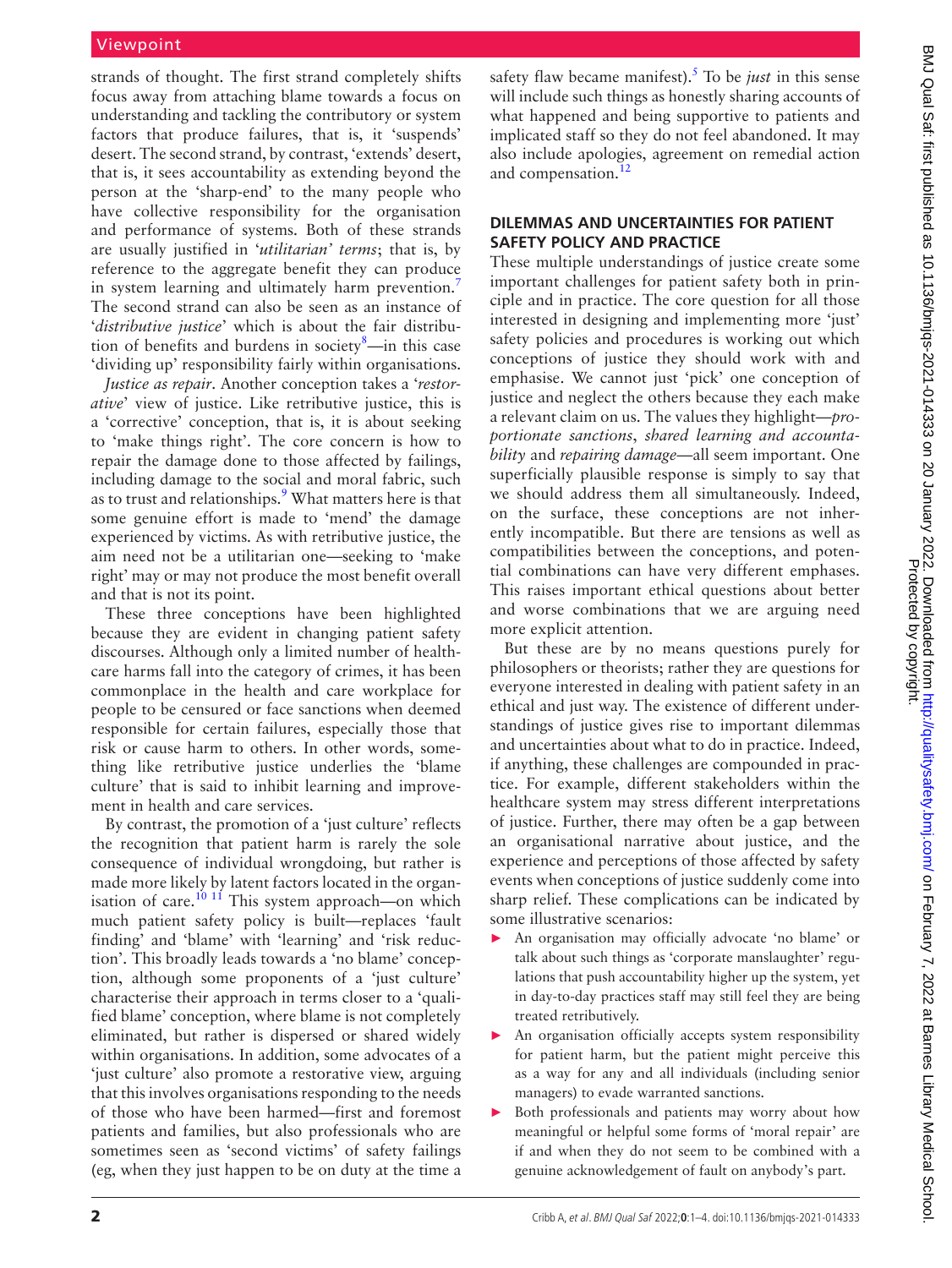#### **WHAT SHOULD BE DONE?**

This essay is primarily about identifying and 'naming' this issue as a critical first step towards more extensive and open debate. However, to conclude, we suggest some implications for those working in patient safety scholarship, policy and practice.

#### **Extending scholarship**

The scholarship on 'just cultures' already includes some insightful conceptual work on justice in safety. However, work to date has not directly tackled the philosophical and ethical questions entailed by balancing different conceptions of justice together. For example, Weiner *et al* looked at justice in relation to safety incident reporting and helpfully set out how various dimensions of justice might be incorporated within a just culture.<sup>13</sup> Their overall orientation—familiar across the 'just culture' literature—is that there is a need to move away from a punitive culture. This is reinforced by more recent work on the harmful effects on professionals and organisations of retaining 'retributive justice mechanisms' such as disciplinary action—within a just culture framework.[14](#page-4-10)

This broad direction of travel is widely accepted, but it leaves unanswered the key ethical question of what, if any, kinds and levels of sanctions should remain. Important arguments have been advanced by scholars sympathetic to a systems approach to safety that this should not mean that individual account-ability falls away completely.<sup>[15](#page-4-11)</sup> Similarly, advocates of restorative justice have suggested that 'unjust absolution' (and not only 'unjust retribution') is a block to moral repair.<sup>[12](#page-4-8)</sup> In other words, they invite us to consider when the absence of blame may be unjust. It is arguable that the only way to completely avoid some retributive element is to adopt a wholesale 'no blame' approach. This might seem to be a credible pragmatic position, and one that can be defended on utilitarian terms, but it will not be accepted as an account of justice from many perspectives. By definition, safety policies are geared towards harm prevention, and will have a utilitarian emphasis. However, that does take the ethical debate very far. Even sticking to a utilitarian lens there are a broad range of—sometimes incommensurable—potential harms to be considered, compared and somehow 'weighed'. This includes, for example, the potential 'dignitary harms' or even 'moral harms' produced both by safety incidents and our responses to them.<sup>[16](#page-4-12)</sup> Scholarly work is needed on these themes.

#### **Extending debate**

More urgently, these questions need to be tackled at a practical level within the patient safety community, by practitioners and by patient advocacy groups. Patient safety leaders should begin thinking about how

to facilitate these debates and, we recommend, such debates should:

#### 1. *Avoid assumptions about right answers*.

We should not assume that there is one right answer which can be applied across the board. Different contexts and cases will call for a different balance of values, and these need to be negotiated with input from all stakeholders affected by the policy or practice. 2. *Think about effectiveness but also beyond*. [17](#page-4-13)

Empirical evidence about 'what works' is an important dimension of thinking about value questions but does not answer them.<sup>18</sup> It is always a meaningful and important question to ask whether a policy is *just* in addition to asking about its effectiveness.

3. *Make discussions concrete*.

Debates should look at 'real world' policies and practices and ask what ideas about justice (in which combinations) they embody. This could, for example, include focusing on realistic scenarios in which stakeholders are invited to work out how best, in concrete terms, to combine emphases on *proportionate sanctions*, *shared learning and accountability* and *repairing damage*. As well as asking about the relative importance of these different values and how best to balance and combine them we need to ask, 'What would our preferred answers look like on the ground?'

In short, we propose that the ethical balancing acts, involving interpretations of justice, that we have highlighted here need to be deliberated about carefully and openly by all those concerned with advancing the safety of healthcare.

**Twitter** Jane K. O'Hara [@janekohara](https://twitter.com/janekohara) and Justin Waring [@dr\\_](https://twitter.com/dr_waring) [waring](https://twitter.com/dr_waring)

**Contributors** All authors discussed and conceived the essay. AC wrote a first draft. All authors revised and approved it.

**Funding** This study was funded by Wellcome Trust (209811/Z/17/Z). It was also informed by research funded by the National Institute for Health Research (NIHR) [HS&DR (18/10/02)] and supported by the NIHR Yorkshire & Humber Patient Safety Translational Research Centre. The views expressed are those of the authors and not necessarily those of Wellcome Trust, NIHR or the Department of Health and Social Care.

**Competing interests** None declared.

**Patient consent for publication** Not required.

**Ethics approval** This study does not involve human participants.

**Provenance and peer review** Not commissioned; externally peer reviewed.

**Open access** This is an open access article distributed in accordance with the Creative Commons Attribution 4.0 Unported (CC BY 4.0) license, which permits others to copy, redistribute, remix, transform and build upon this work for any purpose, provided the original work is properly cited, a link to the licence is given, and indication of whether changes were made. See: <https://creativecommons.org/licenses/by/4.0/>.

#### **ORCID iDs**

Alan Cribb <http://orcid.org/0000-0002-7908-5195> Jane K. O'Hara <http://orcid.org/0000-0001-5551-9975> Justin Waring<http://orcid.org/0000-0003-1459-5896>